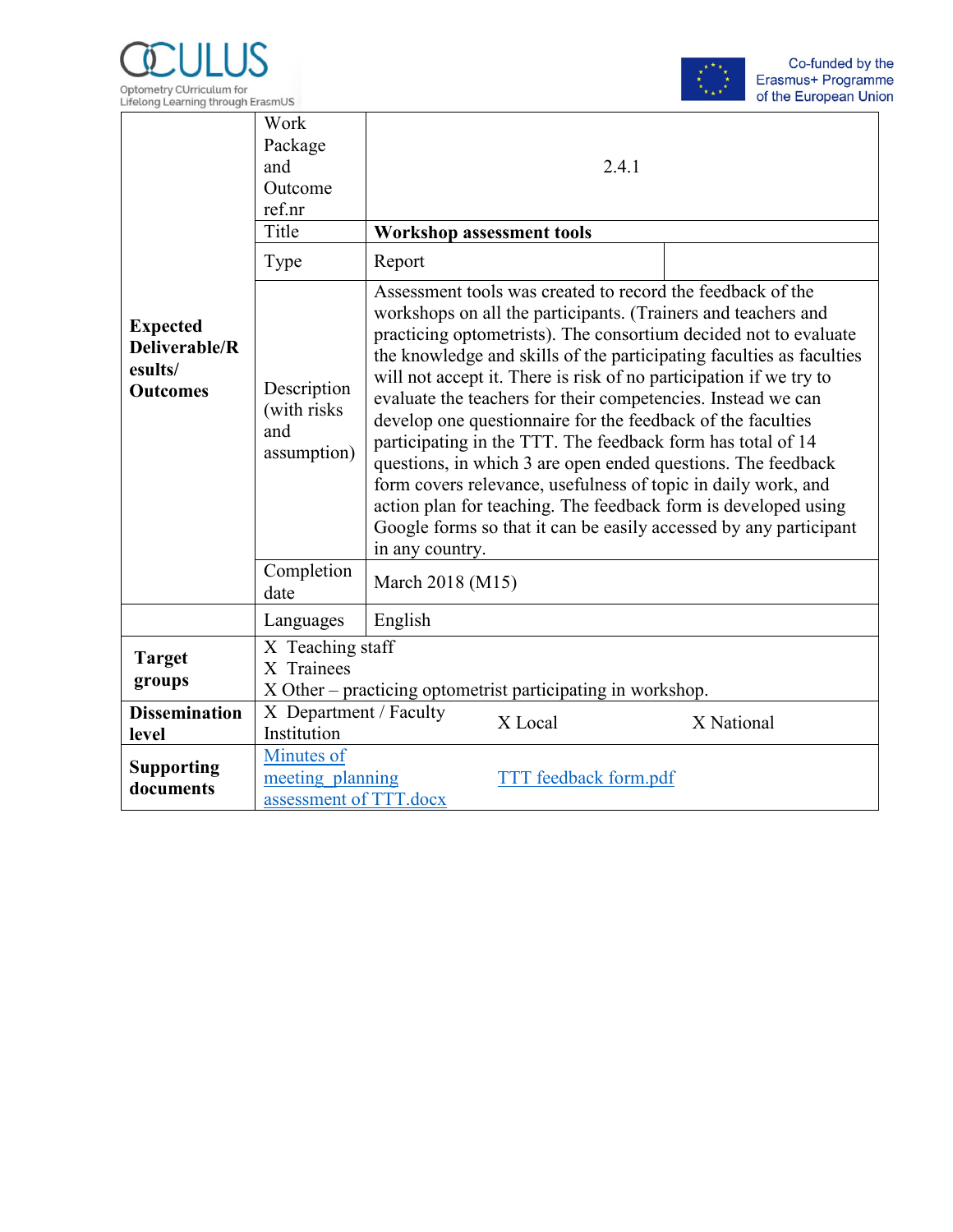### MEETING MINUTES – Planning of TTT

| Project: OCULUS - Optometry CUrriculum for Lifelong Learning through ErasmUS |             |                        |                            |  |  |
|------------------------------------------------------------------------------|-------------|------------------------|----------------------------|--|--|
| WP / Activity $N^{\circ}$ :                                                  | 2.4         | <b>WP Description:</b> | Train the trainer workshop |  |  |
| Date:                                                                        | 12.12.17    | Location:              | Skype                      |  |  |
| Time:                                                                        | 13.30 (IST) | <b>Recorder:</b>       | Vidyut                     |  |  |
| Attendees: Bente Monica, Ellen, Ariela, Lissette, Vidyut                     |             |                        |                            |  |  |

**Aim of the meeting: To plan TTT and to develop assessment questionnaire for TTT.**

### **Discussion and points to follow-up:**

| <b>Theme</b>                 | <b>Notes</b>                                                                                                                                                                                                                                                                                                                                                                                                                                          |
|------------------------------|-------------------------------------------------------------------------------------------------------------------------------------------------------------------------------------------------------------------------------------------------------------------------------------------------------------------------------------------------------------------------------------------------------------------------------------------------------|
| Planning of TTT              | Ellen and Lissette will coordinate with India and Israel respectively to plan TTT<br>and provide support for development of new topics/ pedagogy.                                                                                                                                                                                                                                                                                                     |
| Pre-post<br>assessment       | Ariela told that Israel faculties will not like assessment of their competencies,<br>specially as we are discussing pre-post assessment of competencies that are<br>covered in TTT. If we plan to do so, we are at risk of faculties not attending the<br>TTT.<br>Same is true in case of Indian faculties also.<br>Hence we will not assess knowledge and skills of participating faculties. We will<br>just take feedback of TTT from participants. |
| Questionnaire<br>development | It is decided that Vidyut and Catherine will develop the feedback type of<br>questionnaire for TTTs, using google form.                                                                                                                                                                                                                                                                                                                               |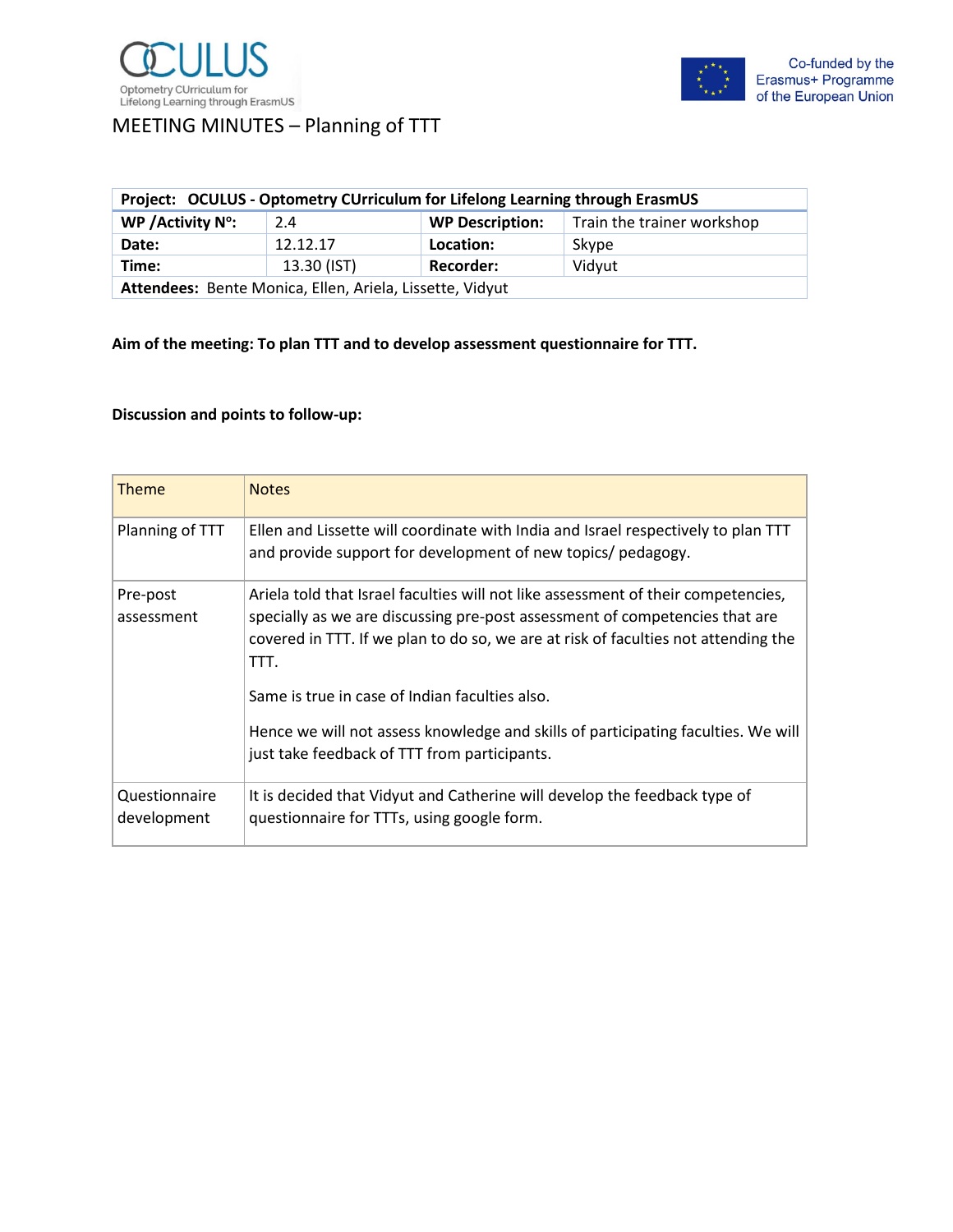

Feedback form for TTT workshops: (English version)



## **Feedback form TTT**

Kindly submit your response with respect to TTT program

\* Reguired

# <sup>1</sup> Venue of TTT program \*

Mark only one oval.

- Manipal Academy of Higher Education, Manipal, India.
- Chilkara University, Punjab, India
- University of Hyderabad, Hyderabad, India
- Hadassah Academic College, Israel
- Bar Ilan University, Israel
- Sankara Eye Hospita, Banglore, India

# $^2\,$  Topic for TTT program

Mark only one oval.

- Retina diagnostics
- Binocular vision and vision therapy
- visual perception
- refractive surgeries
- Glaucoma
- Pedagogy sessions like CBL, PBL
- EBP training
- Other

#### з, **Commencing Date of TTT session**

Example: December 15, 2012

#### Objectives of TTT were known to you before starting the program \*

Mark only one oval.

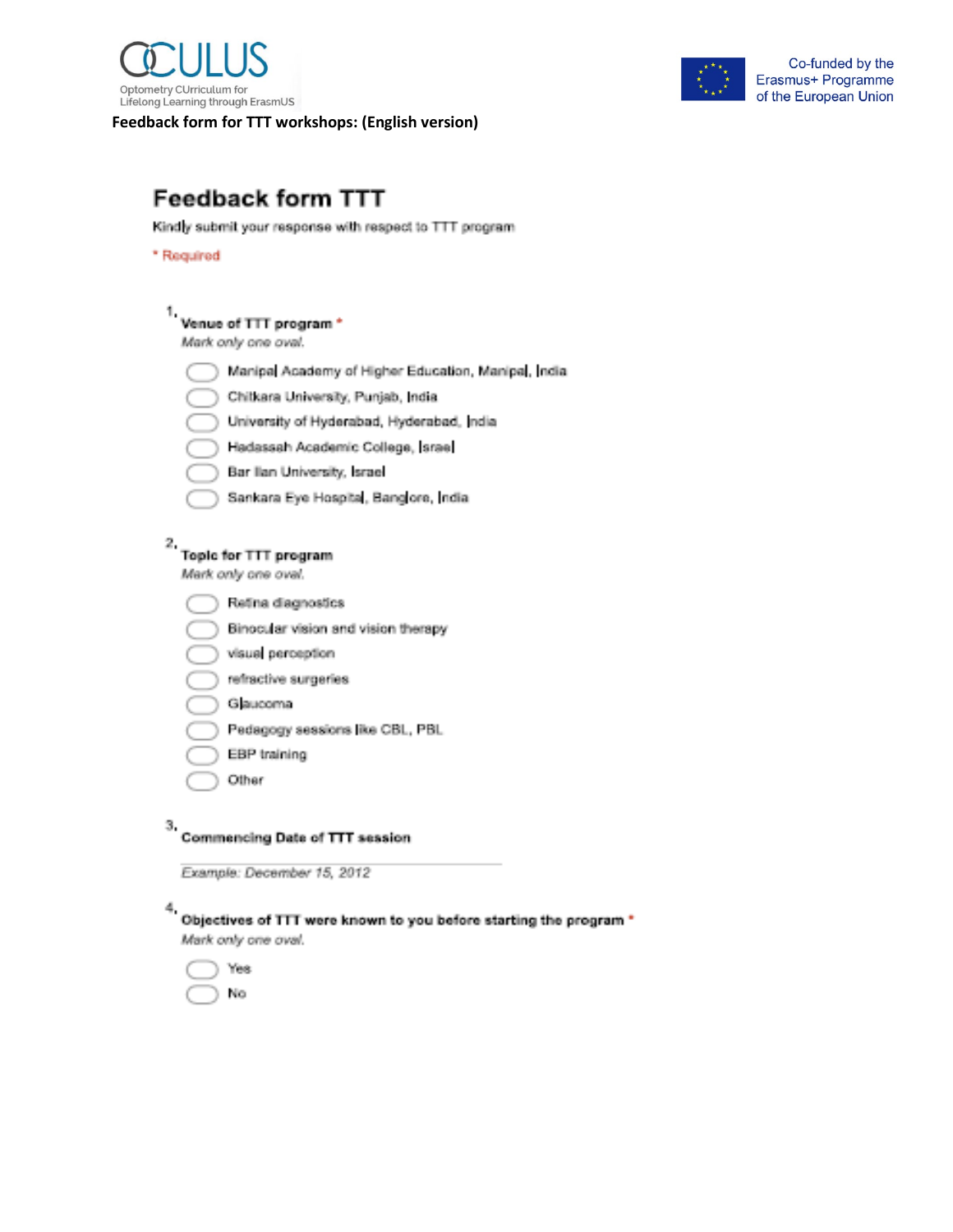



#### 5. Objectives were related to your job \*

Mark only one oval.

ť

Not applicable

6,

#### Were the tutorials pitched at an appropriate level for you?

Mark only one oval.

Yes No

Did the tutorials and workshops encourage interactivity and discussion? Mark only one oval.

No

Not applicable

# Was everyone encouraged to contribute to discussion? \*

Mark only one oval.

|  | . . |
|--|-----|
|  |     |

Not applicable

| ., |  |
|----|--|

#### Will the subject matter be useful to you in your teaching role? \* Mark only one oval.

| N<br>'n |
|---------|
|         |

Not applicable

10,

#### Score optometry sessions from 1 (least/ bad) to 5 (most/ excellent) Mark only one oval per row.

|                                 |  | з |  |
|---------------------------------|--|---|--|
| Easy to follow                  |  |   |  |
| Adequate to cover the topic     |  |   |  |
| Delivery of content by trainer  |  |   |  |
| Trainer's presentation style    |  |   |  |
| Examples/ demonstrations given( |  |   |  |